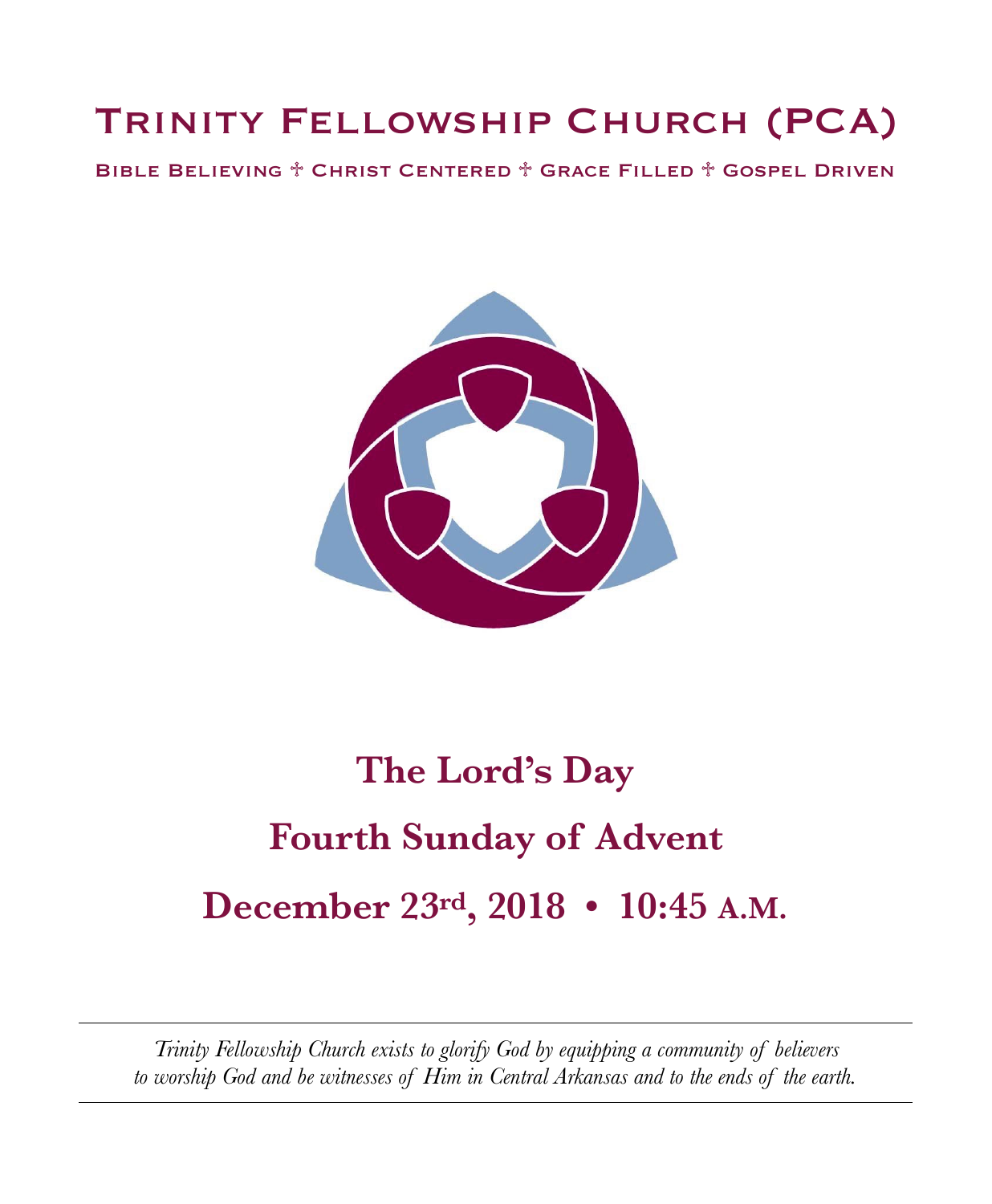### **VOLUNTEERS**

| <b>Greeters and Ushers</b>                                       | <b>Nursery</b> |  |
|------------------------------------------------------------------|----------------|--|
| Glenn VanEnk and AJ VanEnk 12/23 VOLUNTEER NEEDED                |                |  |
| Josh Childress and Leo Jones 12/30 VOLUNTEER NEEDED              |                |  |
| Ed Sartain and Phillip Troutte 01/06 VOLUNTEER NEEDED            |                |  |
| Kevin Breedlove and John Thomas Breedlove 01/13 VOLUNTEER NEEDED |                |  |

### **PARAMENTS**

Liturgical colors have an instructional purpose and point us to the life of Christ and the great acts of redemptive history.

These colored hangings, called paraments, adorn the pulpit, communion table, and baptismal font.

Purple represents represents hope, expectation, confidence, and anticipation. It is displayed during Advent.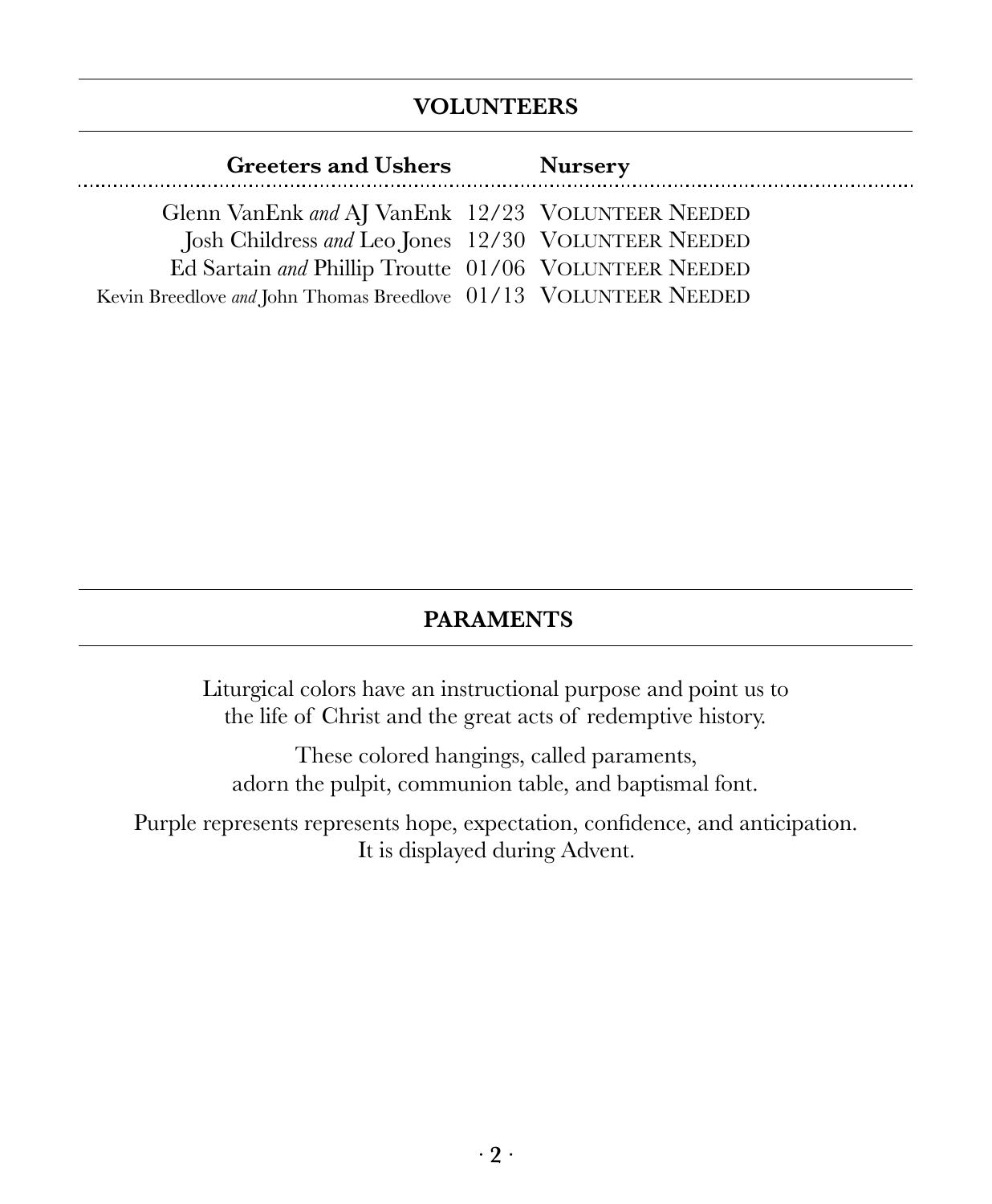## CELEBRATION *of* WORSHIP

### **The Greeting and Announcements**

### **The Prelude**

*During this time, be prayerful and reverent in preparation for the worship of our holy God in His sanctuary. (Please silence all phones and electronic devices.)* 

### **The Lighting of the Advent Candles**

### ♱ **The Advent Reading Revelation 7:9–12**

### Leader: *The fourth Sunday readings remind us of the angels. Angels proclaimed the first coming of Christ to the shepherds on the hillside. One day they will proclaim His second coming. At that time, the whole universe will hear it. After this I looked and there before me was a great multitude that no one could count, from every nation, tribe, people and language, standing before the throne and in front of the Lamb. They were wearing white robes and were holding palm branches in their hands. And they cried out in a loud voice:*  Unison: "Salvation belongs to our God, who sits on the throne, and to the Lamb." Leader: *All the angels were standing around the throne and around the elders and the four living creatures. They fell down on their faces before the throne and worshiped God, saying:*

Unison: "Amen! Praise and glory and wisdom and thanks and honor and power and strength be to our God for ever and ever. Amen!"

♱ **The Advent Hymn Angels from the Realms of Glory** 

Hymns of Grace  $N^{\rm o}$  222

<sup>♱</sup> *Please stand, as able*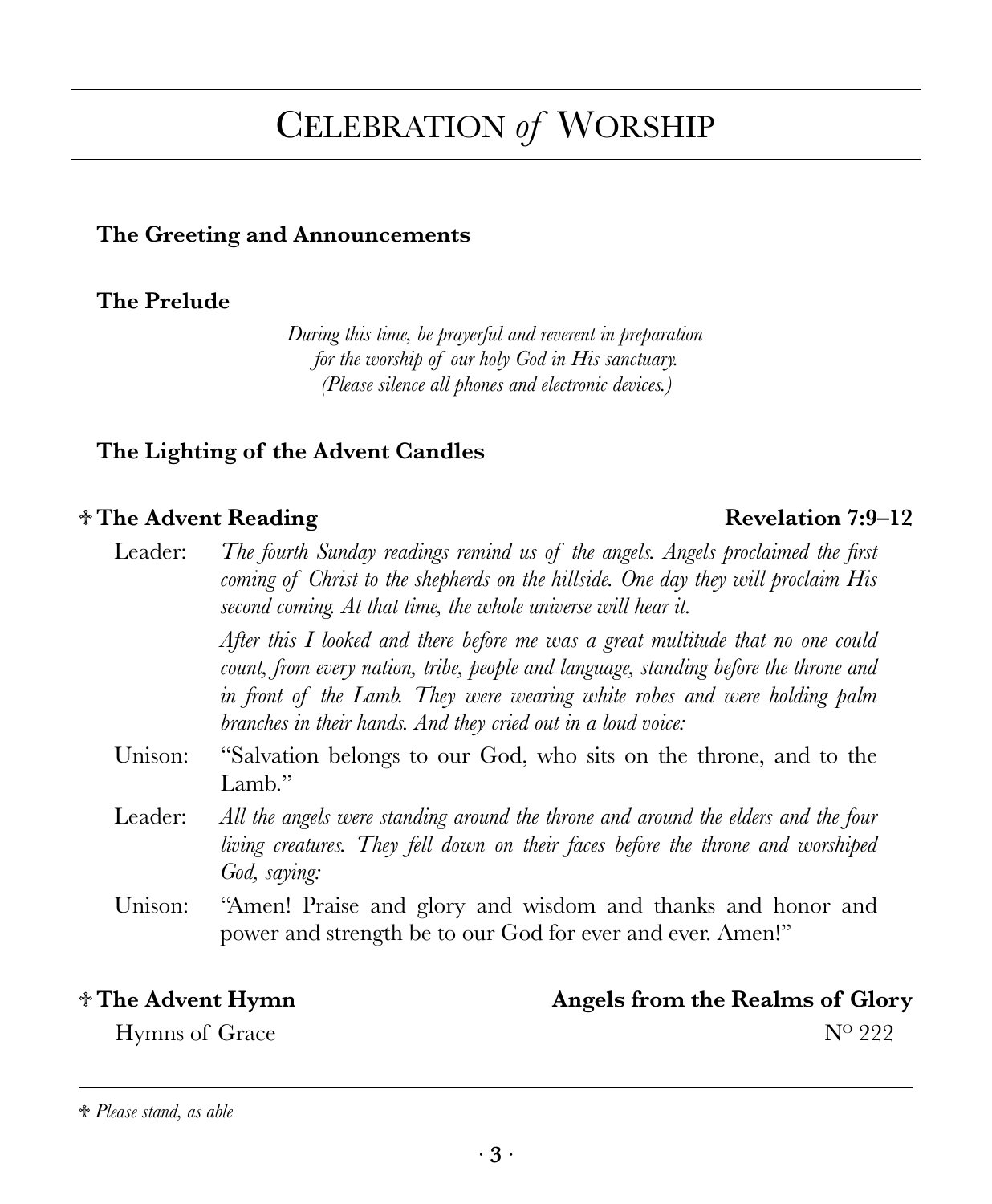### ♱ **The Prayer of Invocation**

### **The Call to Confession John 15:9–11**

Leader: *As the Father has loved me, so have I loved you. Abide in my love. If you keep my commandments, you will abide in my love, just as I have kept my Father's commandments and abide in his love. These things I have spoken to you, that my joy may be in you, and that your joy may be full.* 

### **The Corporate Prayer of Confession**

Unison: God of salvation, in Christ you have done great things—our hearts are filled with joy. By your power you lifted us out of the wasteland of sin and brought us with joy into your kingdom. Salvation is your gift to us. But we confess that often we try to replace your gift with our own efforts. We try to complete what is already perfect; we try to add to what is already full; we try to earn what we already have. Forgive us for our foolishness. Help us to focus on your grace and live grateful lives in return. Amen.

### **The Individual Prayers of Confession**

### **The Assurance of Pardon Romans 5:8–11**

Leader: God shows his love for us in that while we were still sinners, Christ died for us. *Since, therefore, we have now been justified by his blood, much more shall we be saved by him from the wrath of God. For if while we were enemies we were reconciled to God by the death of his Son, much more, now that we are reconciled, shall we be saved by his life. More than that, we also rejoice in God through our Lord Jesus Christ, through whom we have now received reconciliation.* 

### ♱ **The Advent Hymn Joy Has Dawned**

Hymns of Grace  $N^{\rm o}$  237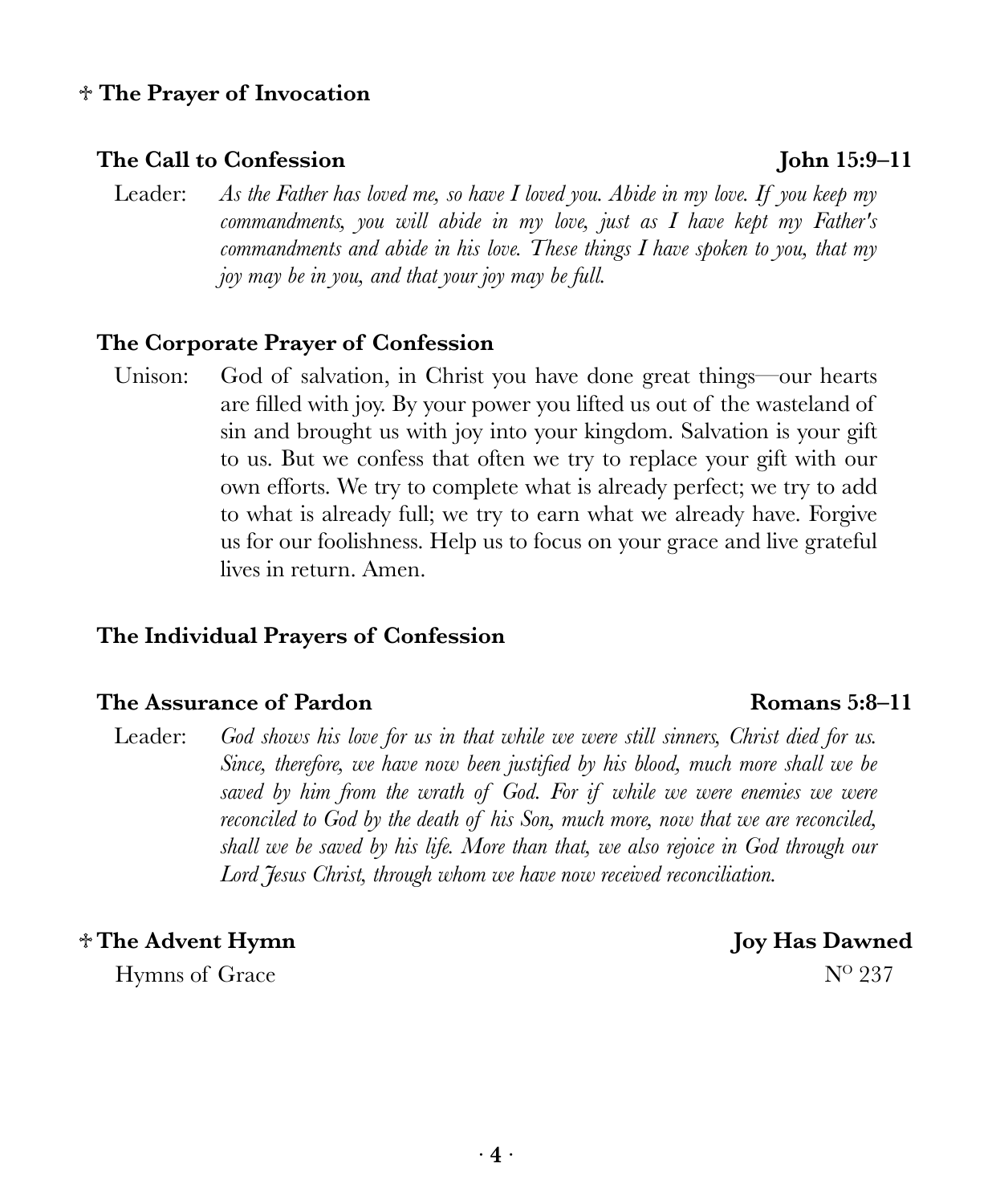### ♱ **The Affirmation of Faith** *The Word Made Flesh*

Leader: *O Christian, what do you confess?* 

Unison: We confess the mystery and wonder of God made flesh and rejoice in our great salvation through Jesus Christ our Lord. With the Father and the Holy Spirit, the Son created all things, sustains all things, and makes all things new. Truly God, He became truly man, two natures in one person. He was born of the Virgin Mary and lived among us. Crucified, dead, and buried, He rose on the third day, ascended to heaven, and will come again in glory and judgment. For us, He kept the Law, atoned for sin, and satisfied God's wrath. He took our filthy rags and gave us His righteous robe. He is our Prophet, Priest, and King, building His church, interceding for us, and reigning over all things. Jesus Christ is Lord; we praise His holy Name forever. Amen.

### **The Prayers of the People**

*God calls us to be a praying people. Let us join in prayer, offering our praise, thanksgiving, and intercession to God.* 

### **The Offertory**

*Our offering is an act of worship in which we express our gratitude and reliance on God. For those of you who are guests with us today, giving is not obligatory. We are eager to share with you more about our church and its ministry and to invite you to participate with us as you are called by God. If you have filled out a visitor's card, please place it in the plate as it is passed.* 

### $*$  The Hymn of Thanksgiving **Doxology**

Hymns of Grace  $N^{\rm o}$  440

### ♱ **The Prayer of Dedication**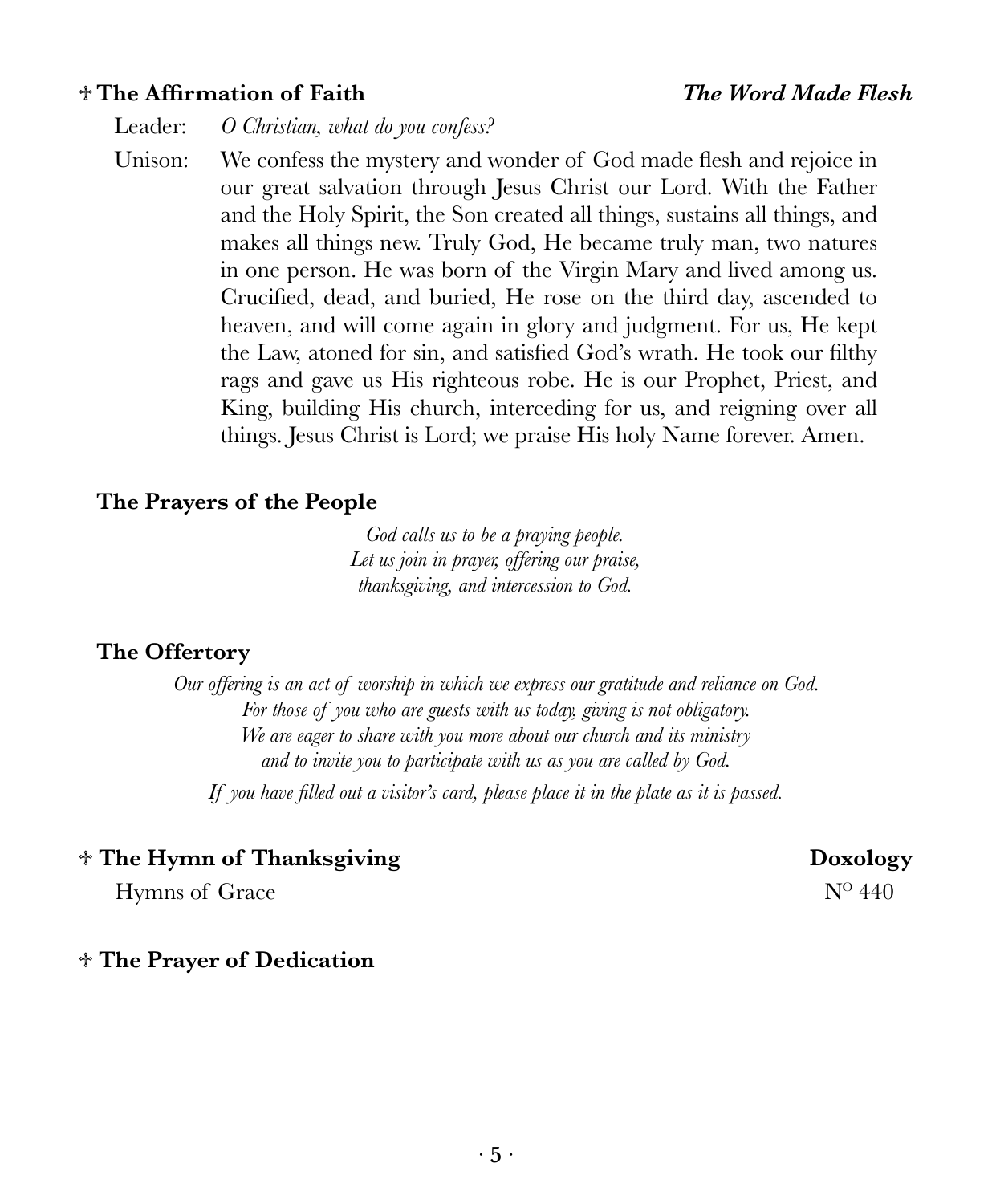| The Reading of Scripture        | Luke 2:22-38      |
|---------------------------------|-------------------|
| <b>ESV Pew Bible</b>            | PP. $857 - 858$   |
| The Sermon<br>Rev. Brad DeVries | "Joy"             |
| † The Advent Hymn               | Joy to the World! |
| Hymns of Grace                  | $N^{\rm o}$ 224   |
| † The Benediction               |                   |

### ♱ **The Recessional Hymn Benediction (v. 1)**

Hymns of Grace  $N^0$  438

### **The Postlude**

*As you leave the sanctuary today, may you know the hope to which God has called you, experience the riches of his glorious inheritance in the saints, and trust his incomparably great power for us who believe. Please help us love our community by recycling your unneeded bulletins as you leave. A recycling bin is located by the door in the narthex.*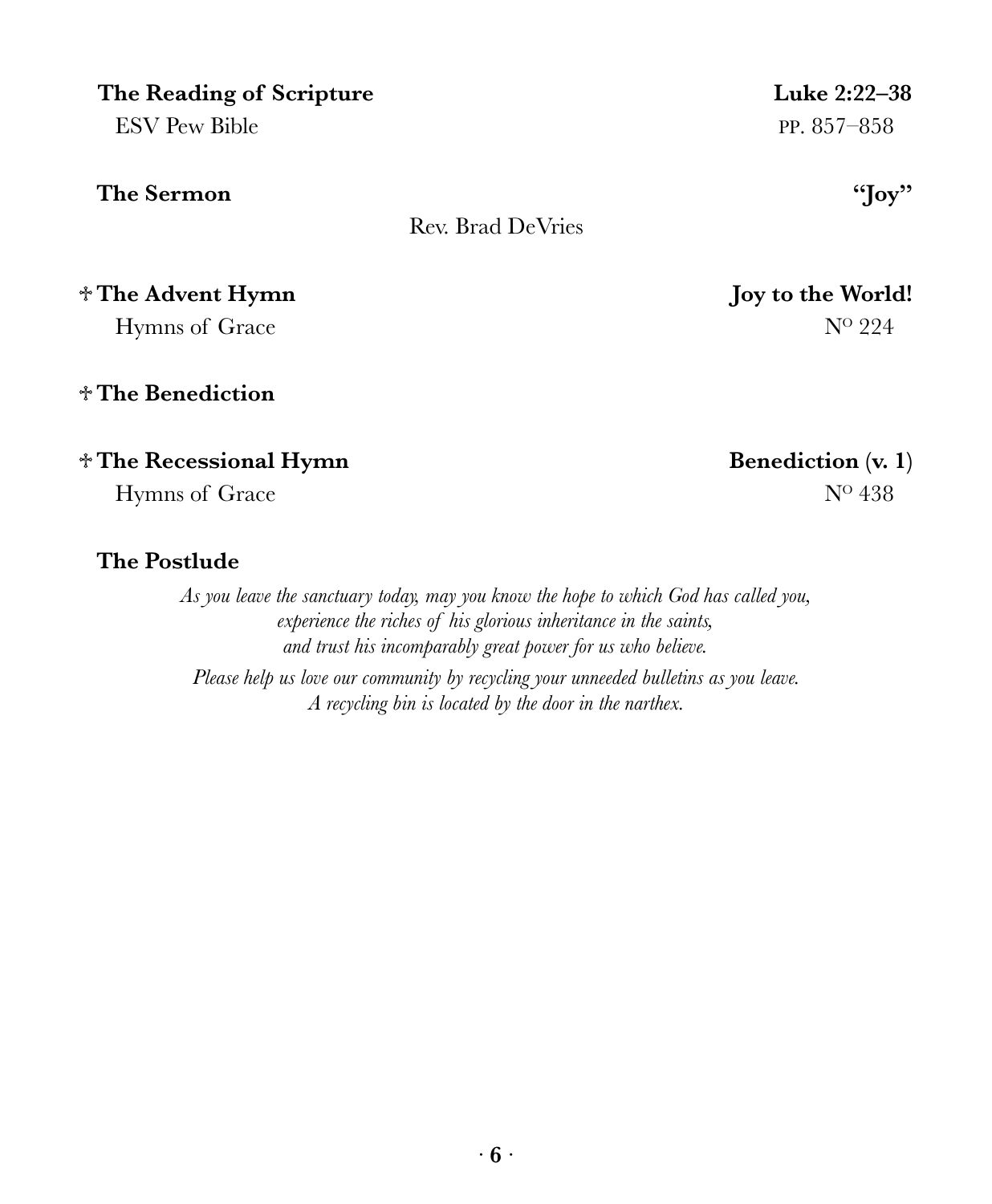### **NOTES**

### **DISCUSSION AND APPLICATION**

- **J \_\_\_\_\_\_\_\_\_.** What brings you the greatest joy in this season? Are you ❖ waiting on someone or something in particular to satisfy your joy? Can you really say that Jesus is the source of your joy? Why or why not?
- **O \_\_\_\_\_\_\_\_.** What is a necessary consequence of our joy in Jesus? Why is the joy of Christ's coming ignored or suppressed by the unbeliever?
- **Y \_\_\_\_\_\_.** What can we learn from the patience of Simeon and Anna? How often do you consider that God the Father rejoices over you?